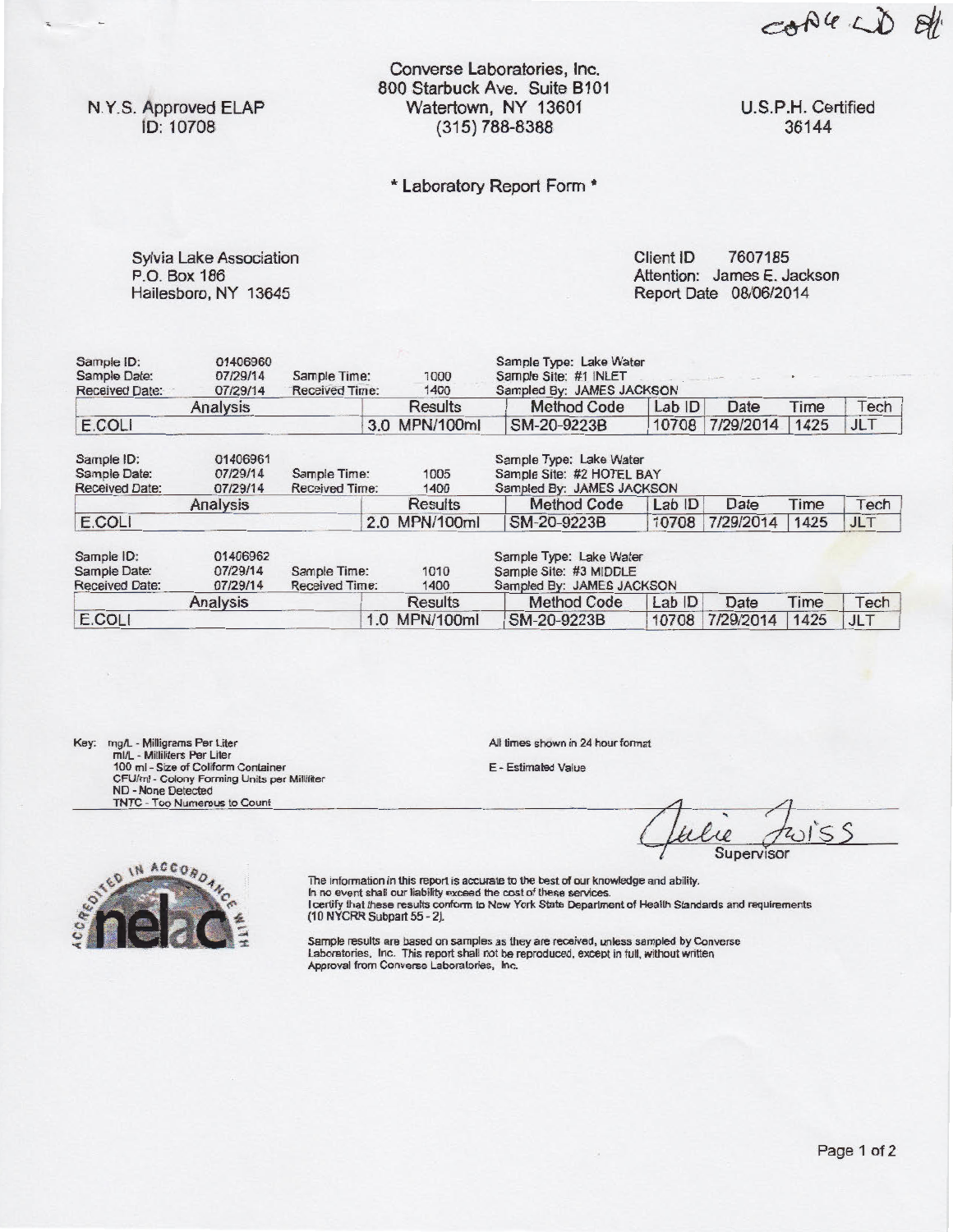N.Y.S. Approved ELAP ID: 10708

Converse Laboratories, Inc. 800 Starbuck Ave. Suite 8101 Watertown, NY 13601 (315) 788-8388

U.S.P.H. Certified 36144

\* Laboratory Report Form \*

Sylvia Lake Association P.O. Box 186 Hailesboro, NY 13645

Client ID 7607185 Attention: James E. Jackson Report Date 08/06/2014

| Sample ID:<br>Sample Date:<br><b>Received Date:</b>                                                                              | 01406963<br>07/29/14<br>07/29/14 | Sample Time:<br><b>Received Time:</b> | 1015<br>1400  | Sample Type: Lake Water<br>Sample Site: #4 OUTLET<br>Sampled By: JAMES JACKSON |       | <b>CONTRACTOR</b> (1994) | and with the second completed and the property of |            |
|----------------------------------------------------------------------------------------------------------------------------------|----------------------------------|---------------------------------------|---------------|--------------------------------------------------------------------------------|-------|--------------------------|---------------------------------------------------|------------|
|                                                                                                                                  | Analysis                         |                                       | Results       | <b>Method Code</b>                                                             | LabID | Date                     | Time                                              | Tech       |
| E.COLI                                                                                                                           |                                  |                                       | 1.0 MPN/100ml | SM-20-9223B                                                                    | 10708 | 7/29/2014                | 1425                                              | <b>JLT</b> |
| 01406964<br>Sample ID:<br>07/29/14<br>Sample Time:<br>Sample Date:<br><b>Received Time:</b><br>07/29/14<br><b>Received Date:</b> |                                  |                                       | 1020          | Sample Type: Lake Water<br>Sample Site: #5 OLD BEACH                           |       |                          |                                                   |            |
|                                                                                                                                  |                                  |                                       | 1400          | Sampled By: JAMES JACKSON                                                      |       |                          |                                                   |            |
|                                                                                                                                  | Analysis                         |                                       | Results       | Method Code                                                                    | LabID | Date                     | Time                                              | Tech       |

Key: mg/L - Milligrams Per Liter All times shown in 24 hour format mi/L - Milliliters Per Liter and All times shown in 24 hour format min 24 hour format min 24 hour format min 24 hour format min 24 hour format min 24 hour 100 ml - Size of Coliform Container E - Estimated Value CFU/ml - Colony Forming Units per Milliliter ND - None Detected TNTC - Too Numerous to Count

SS Supervisor



The information in this report is accurate to the best of our knowledge and ability. In no event shall our liability exceed the cost of these services. I certify that these results conform to New York State Department of Health Standards and requirements (10 NYCRR Subpart 55 - 2).

Sample results are based on samples as they are received, unless sampled by Converse Laboratories, Inc. This report shal not be reproduced. except in full. without written Approval from Conversa Laboratories. Inc.